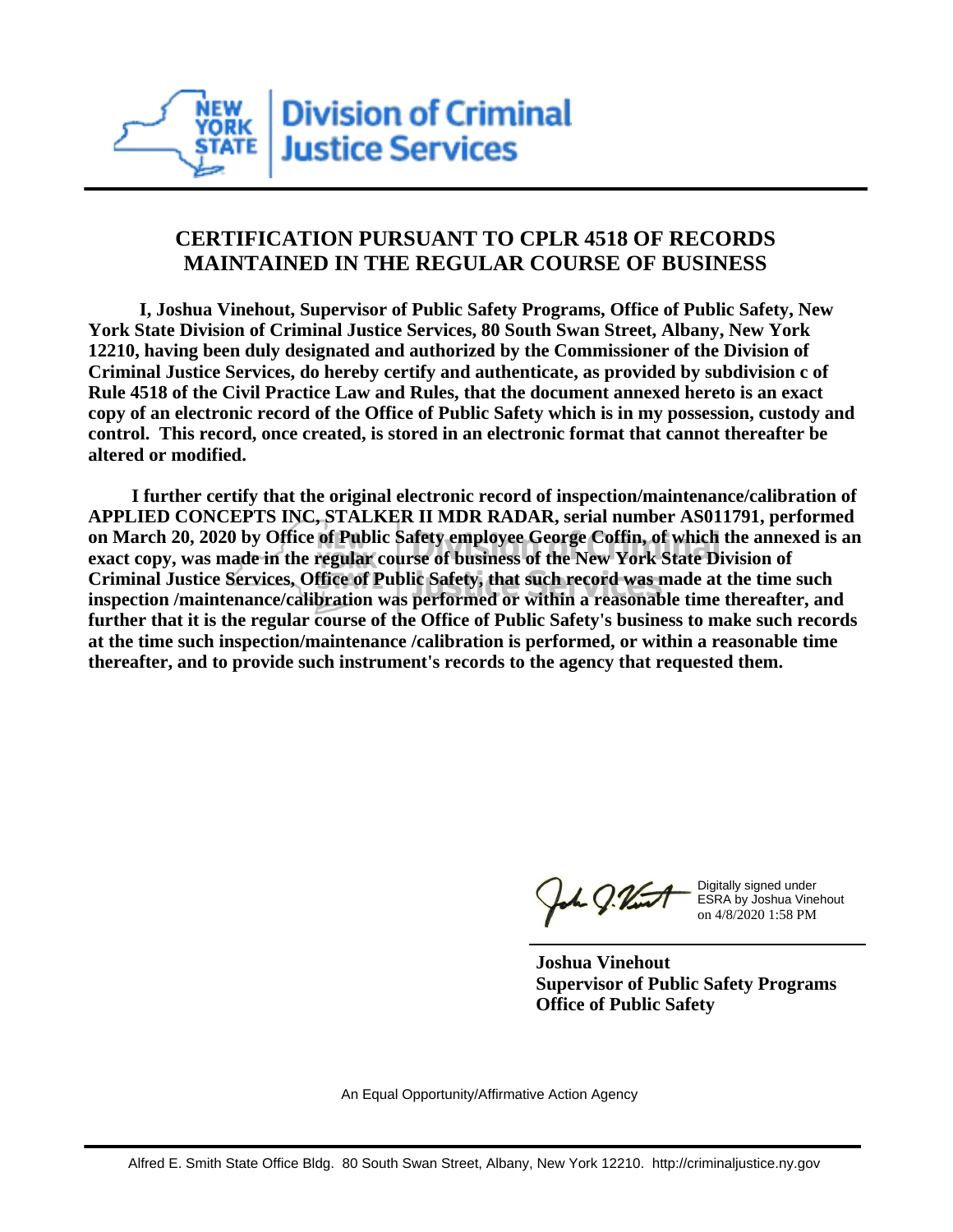## **RADAR RECORD OF INSPECTION / MAINTENANCE / CALIBRATION**

## **Name of Submitting Agency: Stony Point Town Police Department Manufacturer: APPLIED CONCEPTS INC Model: STALKER II MDR Date: March 20, 2020 Serial Number: AS011791**

 **I hereby certify that APPLIED CONCEPTS INC RADAR, model STALKER II MDR, serial number AS011791/ / N/A / / N/A, has been calibrated using standards whose accuracies are established by the National Bureau of Standards, or have been derived by the ratio type of self calibration techniques. Calibration has been effected by controlled tests performed on the date indicated above.**

| <b>Test No</b> | <b>Internal Standard</b>                   | <b>Test Result</b> |
|----------------|--------------------------------------------|--------------------|
|                | <b>PAS MPH</b>                             | <b>PAS MPH</b>     |
| <b>Test No</b> | <b>Certification Standard (Stationary)</b> | <b>Test Result</b> |
|                | 40 MPH                                     | 40 MPH             |
|                | <b>25 MPH</b><br>YORK                      | <b>25 MPH</b>      |
| <b>Test No</b> | <b>Certification Standard (Moving)</b>     | <b>Test Result</b> |
|                | 40 MPH                                     | <b>15 MPH</b>      |
|                | 25 MPH                                     |                    |

**Turning Fork Certification / Date of Certification: March 20, 2020**

| <b>Serial Number</b> | <b>Frequency</b> | <b>Test Result</b> |
|----------------------|------------------|--------------------|
| FB332164             | 4166 HZ          | 40 MPH             |

**The above stated tuning fork has been tested and found to oscillate at 4166 Hertz. It will cause a calibration signal of 40 MPH when used with a Doppler traffic radar operating at 34,700 Mhz.**

| <b>Serial Number</b> | Frequency | <b>Test Result</b> |
|----------------------|-----------|--------------------|
| FA226525             | 2614 HZ   | 25 MPH             |

**The above stated tuning fork has been tested and found to oscillate at 2614 Hertz. It will cause a calibration signal of 25 MPH when used with a Doppler traffic radar operating at 34,700 Mhz.**

 **I further certify that the entries made in these records were made at the time that the inspection /maintenance/calibration of the above identified RADAR was performed, or within a reasonable time thereafter.**

 *page 1 of 2* 

Digitally signed under ESRA by George Coffin on 3/20/2020 12:06 PM

**George Coffin Highway Safety Equipment Technician Office of Public Safety**

**\_\_\_\_\_\_\_\_\_\_\_\_\_\_\_\_\_\_\_\_\_\_\_\_\_\_\_\_\_\_\_\_\_\_\_\_\_**